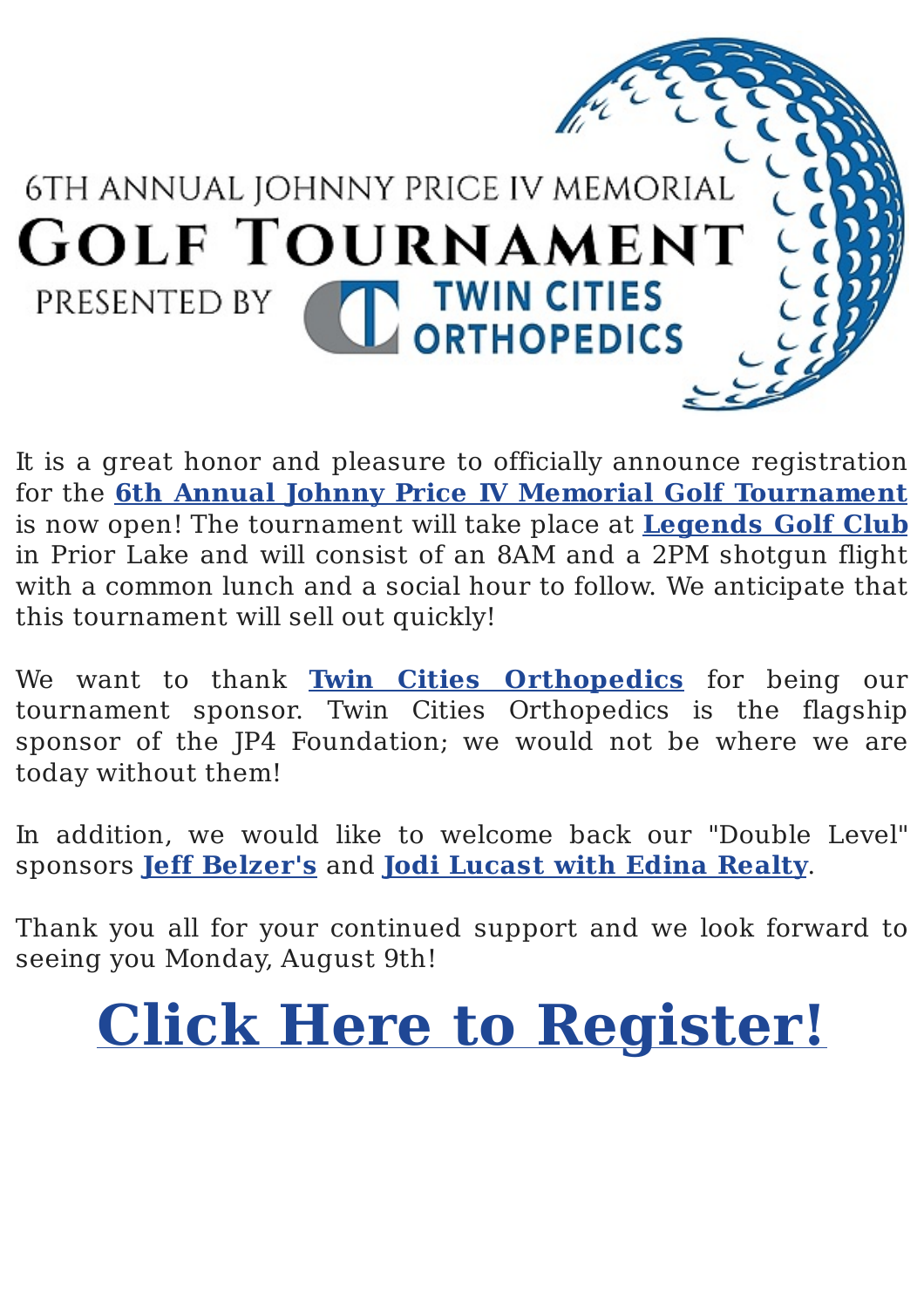

\*At this time we only have two double-header foursome packages left\* \*We have one 'Triple Sponsorship' available at \$5,000\* \*We anticipate both flights to sell out\*



The JP4 Foundation is a Non-Profit Organization recognized by the IRS as a  $501(c)(3)$  public charity. 100% of all donations will be used for the development of the infrastructure, programs, and services of The JP4 Foundation. All donations are tax-deductible to the extent permitted by law.

**EIN 81-2968738**

**Our mailing address is:** 3200 Labore Road, Suite 102, Vadnais Heights, MN 55110

Want to change how you receive these emails? You can